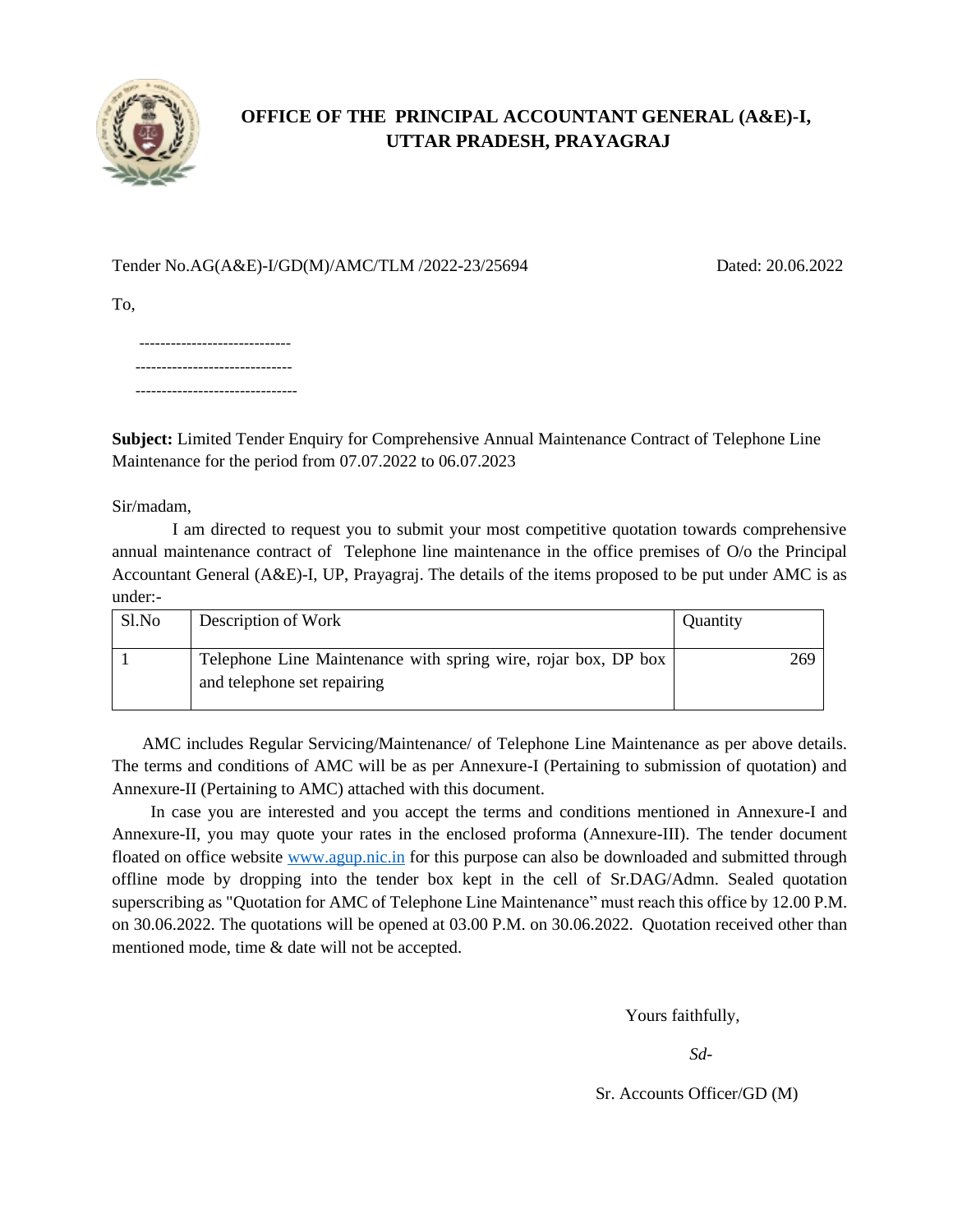### **Terms & conditions relating to submission of the quotations**.

- **1.** There should be no cuttings/overwriting. The cutting, if any should be duly attested. Non-attested corrections/ amendments / overwriting will not be considered.
- **2.** Quotation should be sent in a sealed cover and the cover containing the quotation should bear the words**: "Quotation for the COMPREHENSIVE AMC of Telephone Line Maintenance".**
- **3.** Quotations received in an unsealed cover or received after the due date are liable to be rejected. The bids received **from blacklisted bidders will be rejected**. **Ambiguous bids will also be rejected.**
- **4.** The bid must accompany Earnest Money Deposit of Rs.5,000.00 (Rupees five thousand only) in the form of Demand Draft in favour of "PAO, O/o The Principal Accountant General (A&E)-I, UP, Prayagraj". Bids received without EMD will be rejected. The Bid Security of unsuccessful Bidders shall be returned as promptly as possible after conclusion of the tender process. No interest will be payable upon the security deposit or amounts payable to the contractor under the contract.
- **5.** Bid Security i.e EMD of successful bidder shall be returned on receipt of Performance Security by the O/o The Principal Accountant General (A&E)-I UP, Prayagraj EMD of the bidder(s) will be forfeited if:
	- a) The bidder is not willing to abide by the terms and conditions after submission of the bid.
	- b) The bidder withdraws the bid before receipt of final acceptance.

c) The successful bidder fails to furnish Performance Security as indicated in Annexure-II within the stipulated time.

- **6.** O/o The Principal Accountant General (A&E)-I, UP, Prayagraj reserves the right to reject any/or all the quotation(s) received without assigning any reason thereof.
- **7.** The firm should quote the rates after proper inspection at the premises of O/o The Principal Accountant General (A&E)-I UP, Prayagraj.
- **8.** For technical information related to Comprehensive AMC and any other related discussion, the firm/service provider should consult the Sr. Accounts Officer/GD (M) in O/o The Principal Accountant General (A&E)-I UP, Prayagraj.
- **9.** The bidder should have *at least three years of experience of maintenance/repair in similar services*, in the field of telecommunication instruments and also should have carried out AMC of Telephone Line Maintenance for Govt./PSU/Autonomous Bodies. Such detail should also be enclosed with bid document failing which bid will be rejected.
- **10.** The firm will have to execute an agreement with this office within fifteen days of issue of work order. The bidder is required to attach self-attested photocopies of Registration, GST registration, PAN card etc. Failure in submission of any of these documents will lead to rejection of bid document.
- **11.** The firm should quote rates inclusive of all taxes/duties.
- **12.** O/o The Principal Accountant General (A&E)-I UP, Prayagraj reserves the right to increase/decrease the scope of work of AMC.

 *Sd-* **Sr. Accounts Officer/GD (M)**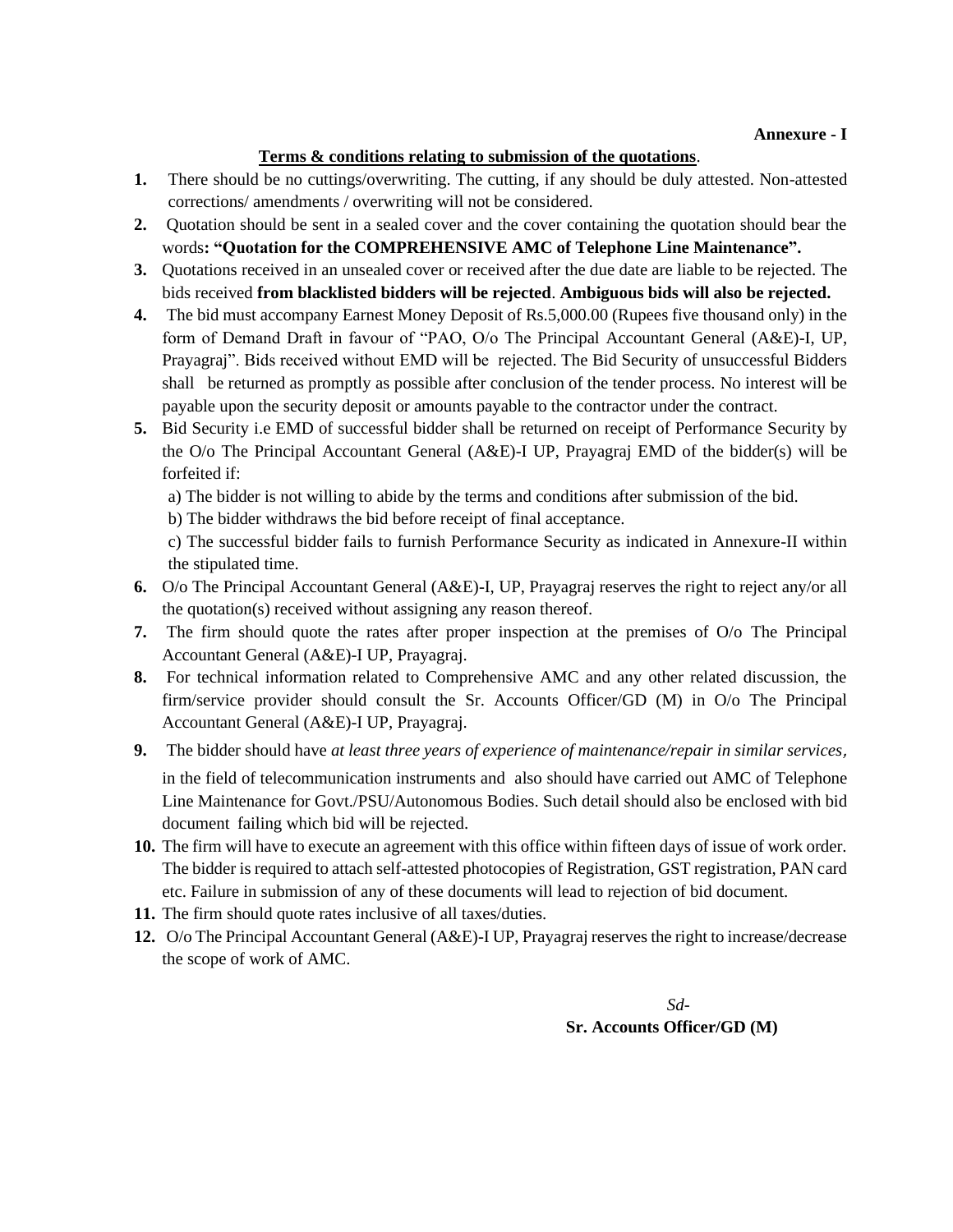#### **Terms & conditions of Comprehensive Annual Maintenance Contract of Telephone Line Maintenance**

- I. The Annual Maintenance Contract (AMC) shall start from the date of awarding the contract by this office. The contract shall be valid for a period of **one year initially which can be extended at mutual consent basis on the same rates and existing terms and conditions after satisfactory service.**
- II. The rate quoted shall remain in force for the full period of contract. No demand for revision of rates on any account whatsoever shall be entertained during the period of the contract.
- III. The AMC shall be Comprehensive. The maintenance contract shall cover replacement of a part or all parts (genuine/branded) by the contractor free of cost, as and when required. This shall include laying of new cable line and replacement of broken cable wires.
- IV. During the validity of the contract, the company will render preventive maintenance services of the equipments at the frequency of at least once in every month. The equipments will be thoroughly cleaned, tested, repaired and kept in working condition all the time. All the maintenance/repair/programming work will have to be attended within 24 hours of the complaint by the competent authority. In case the machine remains idle for replacement of the parts, the company will replace the parts in reasonable time, which in any case will not be more than 48 hours. The period of 48 hours will be reckoned form date and time of the registration of the complaint. **After 48 hours's time penalty @ Rs 1,000/- per day** will be charged. In case the service provider fails to attend the complaint and due to urgency the services of an outside vendor is availed by this office on payment basis, the amount will be deducted/recovered from the next AMC payment.
- V. The contractor will attend to all the calls from this office on all working days. The urgent, and unavoidable calls are also to be attended before and after the usual office time and even on holidays. The Service Provider is liable to take the maintenance job in the holidays due to urgency of work/ instruction of the In-Charge, Telecom of this Office.
- VI. A log register/book shall be maintained in the designated sections of the offices for registration of error/fault observation of resident engineer & disposal of error/fault. This will be a key record for execution & penal clause.
- VII. No advance payment will be made. The payment of AMC will be allowed in two installments (first after completion of six months on satisfactory maintenance work and second after expiry of satisfactory AMC period).
- VIII. Performance Security @ 10% of the total contractual value will have to be deposited with within two week of receipt of "Letter of Offer". This will be in the form of Bank Guarantee (BG)/ Fixed Deposit Receipt (FDR) from any of the scheduled Bank in the name of the "PAO O/o The Principal Accountant General (A&E)-I UP, Prayagraj. The Performance Security shall remain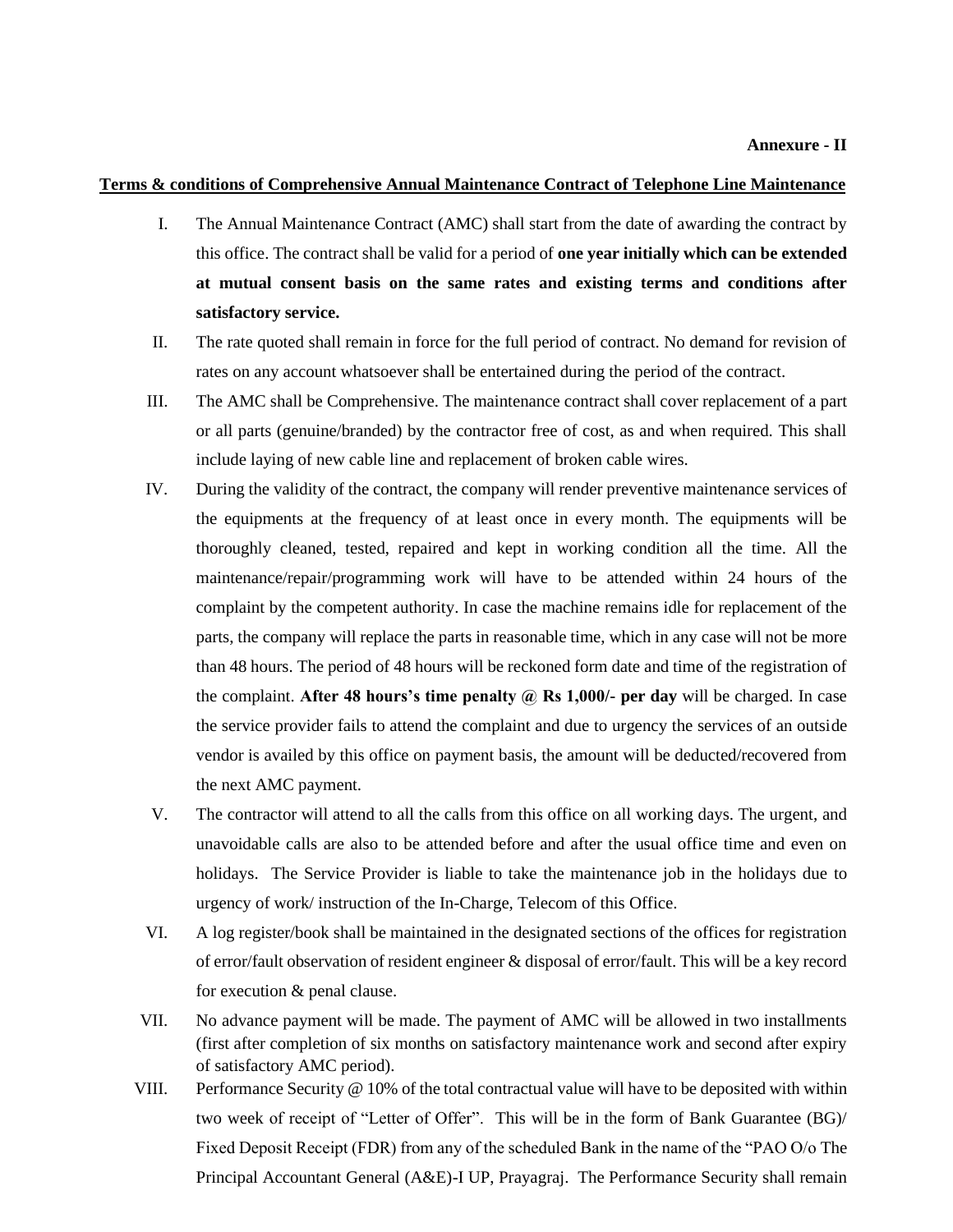valid for a period of sixty days beyond the date of completion of all contractual obligations. In case the contract period is extended, the validity of Performance Security shall also be extended by the contractor accordingly. **In the event of breach/violation or contravention of any terms and conditions by the contractor**, **the said Performance Security shall be forfeited. In addition, the contract can also be terminated and firm may be blacklisted.**

- IX. No other charges like transportation, fare etc. for providing the services, will be payable.
- X. At the time of completion of the AMC period, it shall be the responsibility of the contractor to hand over the system and its accessories as included in the AMC back to this office in fully working condition.
- XI. O/o The Principal Accountant General (A&E)-I UP, Prayagraj reserves the right to terminate the contract at any time without assigning any reason. Any decision of O/o The Principal Accountant General (A&E)-I UP, Prayagraj with regard to the AMC will be binding on the contractor.
- XII. The O/o The Principal Accountant General (A&E)-I UP, Prayagraj shall have no liability, financial or otherwise, for any harm /damage/injury incurred by the manpower deployed by the Contractor in the course of performing AMC. Neither Contractor nor his workers shall have any claim on this office for compensation or financial assistance on this account.
- XIII. The contract shall be governed by Laws of India for the time being in force. All disputes will be subjected to Prayagraj (Prayagraj) jurisdiction.

 *Sd-***Sr.Accounts Officer/GD(M)**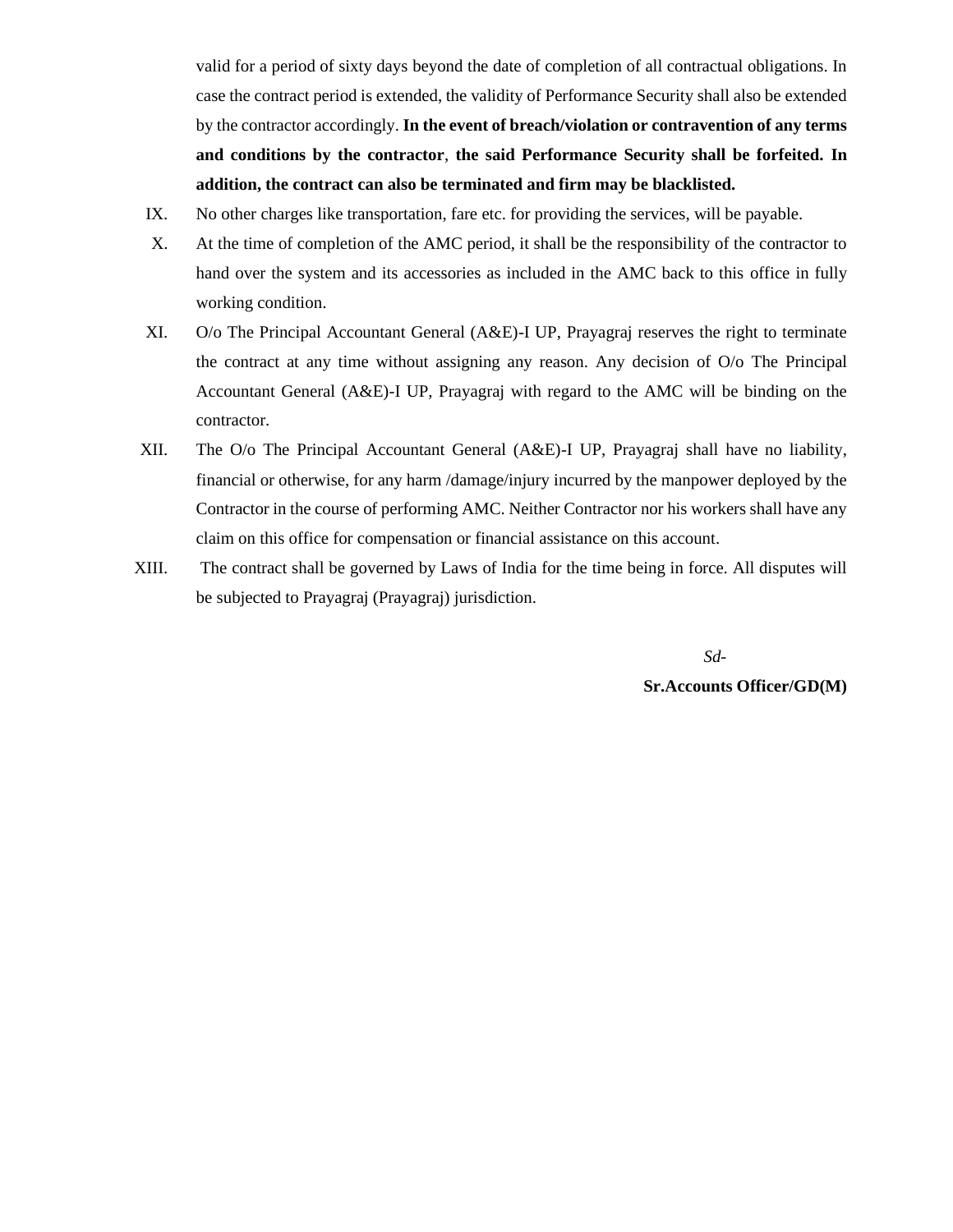### **Annexure-III**

#### **Date:**

To

## SR. ACCOUNTS OFFICER/GD(M) OFFICE OF THE PAG (A&E)-I, UP, PRAYAGRAJ

## Ref: Invitation for **TENDER No …………………. DATED ……………..**

#### We, the undersigned, **quote charges for the AMC of work maintained in table and declare that :-**

| Sl.No | Description of Work                                                                           | Quantity | Rate inclusive<br>of GST |
|-------|-----------------------------------------------------------------------------------------------|----------|--------------------------|
|       | Telephone Line Maintenance with spring wire,<br>rojar box, DP box and telephone set repairing | 269      |                          |

1. I/We have read & understood the all terms and conditions of the tender and I/we are quoting our rates after having understood the scope of work.

2. I/We offer to execute in conformity with the Bidding Documents for providing the required services as per the details given in the tender document for the Office of the PAG ( $A\&E$ )-I, UP Prayagraj.<br>3 If our bid is accepted we commit to submit a performance security in accordance with the If our bid is accepted, we commit to submit a performance security in accordance with the Bidding Documents.

4. I/We also declare that Government of India or any other Government body has not declared us ineligible or black listed us on charges of engaging in corrupt, fraudulent, collusive or coercive practices or any failure/lapses of any nature.

5. We also accept all the terms and conditions of this bidding document and undertake to abide by them, including the condition that you are not bound to accept highest ranked bid / lowest bid or any other bid that you may receive.

Yours sincerely,

Authorised Signatory

**(Authorised person shall attached a copy of Authorisation for signing on behalf of Bidding company)**

**Full Name and Designation**